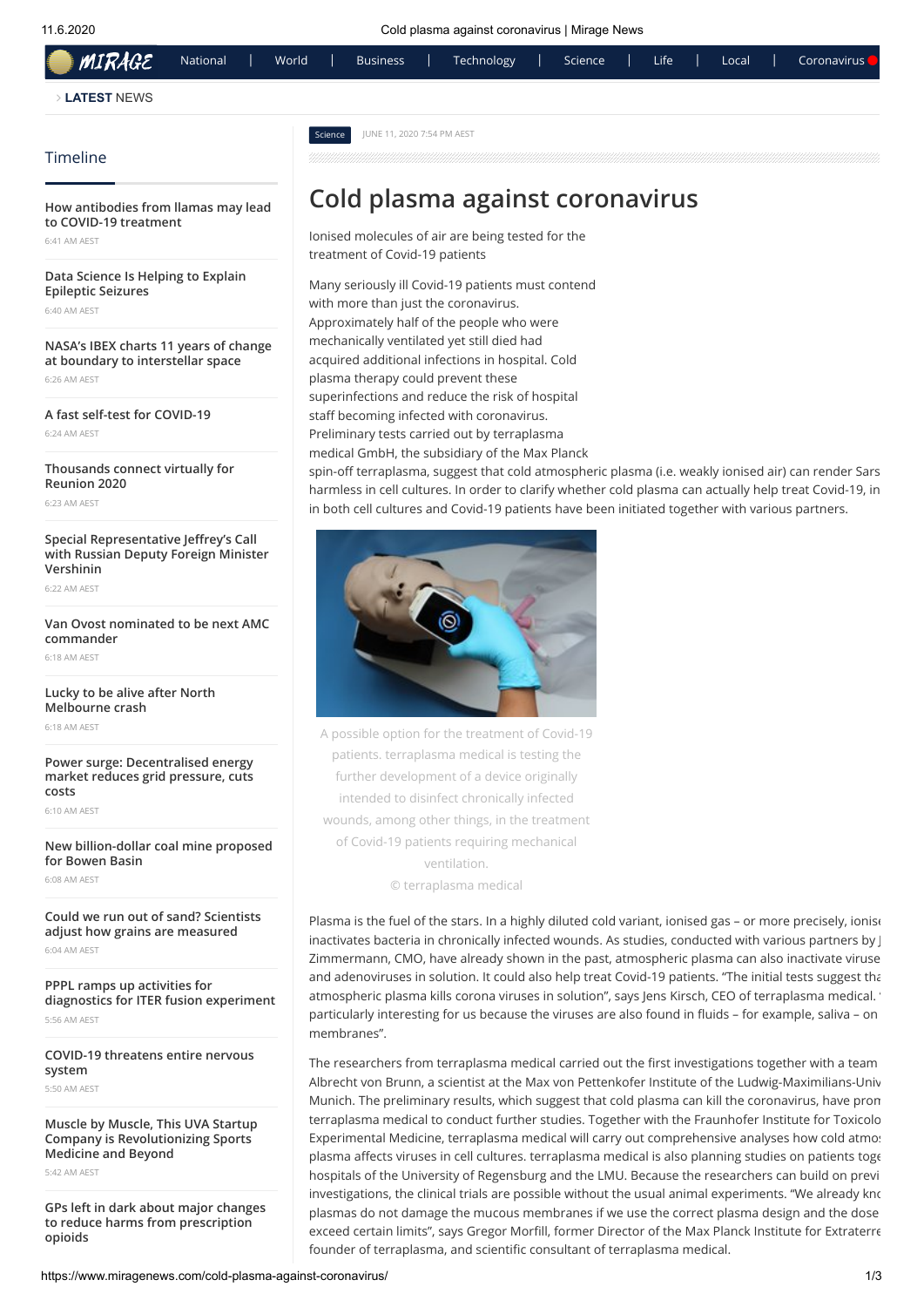5:37 AM AEST

**[NZ First MP calls for independent](https://www.miragenews.com/nz-first-mp-calls-for-independent-review-into-armed-police/) review into armed police**

5:36 AM AEST

**[Callide overhaul generates jobs & new](https://www.miragenews.com/callide-overhaul-generates-jobs-new-customers/) customers**

5:23 AM AEST

**[Police arrest man over drug supply in](https://www.miragenews.com/police-arrest-man-over-drug-supply-in-sydney-cbd/) Sydney CBD**

5:22 AM AEST

#### **[Research reveals racism challenges in](https://www.miragenews.com/research-reveals-racism-challenges-in-human-computer-interaction/) human-computer interaction**

5:20 AM AEST

**An ion channel senses cell swelling [and helps cells to choose a response](https://www.miragenews.com/an-ion-channel-senses-cell-swelling-and-helps-cells-to-choose-a-response/)** 5:14 AM AEST

**[Looking Up to Stars Can Reveal What's](https://www.miragenews.com/looking-up-to-stars-can-reveal-what-s-deep-below/) Deep Below**

5:08 AM AEST

#### **[Controlling invasive milfoil with lake](https://www.miragenews.com/controlling-invasive-milfoil-with-lake-wide-herbicide-could-do-more-harm-than-good-to-native-plants/)wide herbicide could do more harm than good to native plants**

5:02 AM AEST

#### **[Red runnered burglar](https://www.miragenews.com/red-runnered-burglar/)**

5:00 AM AEST

#### **[Education laws to be strengthened](https://www.miragenews.com/education-laws-to-be-strengthened/)** 4:56 AM AEST

**['Imagine U Storytime' continues with](https://www.miragenews.com/imagine-u-storytime-continues-with-new-stories-through/) new stories through**

4:56 AM AEST

#### **[Supporting communities across](https://www.miragenews.com/supporting-communities-across-northwest-territories/) Northwest Territories**

4:54 AM AEST

#### **NIST Airflow Model Could Help Reduce Indoor Exposure to Aerosols Carrying Coronavirus**

4:47 AM AEST

**[Supporting communities across](https://www.miragenews.com/supporting-communities-across-nunavut/) Nunavut**

4:46 AM AEST

#### **[Show More](https://www.miragenews.com/archives/)**

### **Popular** Topics

| Australia  | Government      | police     |  |  |  |  |
|------------|-----------------|------------|--|--|--|--|
| Australian | university      | <b>WSW</b> |  |  |  |  |
| Community  | Victoria        | business   |  |  |  |  |
| research   | ♦ Queensland    | • import   |  |  |  |  |
| Aussie     | New South Wales |            |  |  |  |  |

## **Can cold plasma also prevent the virus from spreading to the lu**

By conducting the clinical trials, the researchers hope to answer various questions. They want to cla treatment with cold plasma can prevent mechanically ventilated Covid-19 patients from becoming i hospital germs (thus considerably improving the chances of a cure) as well as whether ionised air si reduces the viral load in the mouth, nose, and throat of these patients. This could additionally help risk of infection for medical staff in intensive care units. "We hope that in the long term we will also prevent the virus from spreading from the mouth, nose, and throat to the lower respiratory tract of patients whose lungs are still free of the virus", says Kirsch. "We could thus reduce the number of C patients requiring treatment in intensive care units or mechanical ventilation".

In order to be able to use the cold plasma in the upper respiratory tract, terraplasma medical has c device used to treat chronically infected wounds. However, before doctors can treat the first Covidthe clinical trials must first be approved by the respective ethics committee. "We expect the first res seven months", says Gregor Morfill.

PH

/Public Release. View in full [here](https://www.mpg.de/14933096/cold-plasma-corona-covid19?utm_source=miragenews&utm_medium=miragenews&utm_campaign=news).

Tags: [a](https://www.miragenews.com/tag/max-planck-society/)[nima](https://www.miragenews.com/tag/animal/)[l,](https://www.miragenews.com/tag/max-planck-society/) [bacteria](https://www.miragenews.com/tag/bacteria/)[, c](https://www.miragenews.com/tag/max-planck-society/)[linical trial](https://www.miragenews.com/tag/clinical-trials/)[s,](https://www.miragenews.com/tag/max-planck-society/) [coronaviru](https://www.miragenews.com/tag/coronavirus/)[s,](https://www.miragenews.com/tag/max-planck-society/) [covid-19](https://www.miragenews.com/tag/covid-19/)[, d](https://www.miragenews.com/tag/max-planck-society/)[evic](https://www.miragenews.com/tag/device/)[e,](https://www.miragenews.com/tag/max-planck-society/) [fuel](https://www.miragenews.com/tag/fuel/)[, g](https://www.miragenews.com/tag/max-planck-society/)[a](https://www.miragenews.com/tag/gas/)[s,](https://www.miragenews.com/tag/max-planck-society/) [hospita](https://www.miragenews.com/tag/hospital/)[l,](https://www.miragenews.com/tag/max-planck-society/) [infection](https://www.miragenews.com/tag/infection/)[, Max](https://www.miragenews.com/tag/max-planck-society/)  Society, [medicine,](https://www.miragenews.com/tag/medicine/) [Munich,](https://www.miragenews.com/tag/munich/) [research](https://www.miragenews.com/tag/research/), spin-off, [testing](https://www.miragenews.com/tag/testing/), [university](https://www.miragenews.com/tag/university/), [viruses](https://www.miragenews.com/tag/viruses/)

> **Help us keep up the good work Why? DONATE**

**Police make arrests over [unlawful entry – Narrows](https://www.miragenews.com/police-make-arrests-over-unlawful-entry-narrows/)** Northern Territory Police have arrested two men following the alleged unlawful entry of a

## **You might also like**



#### **[Health precautions remain](https://www.miragenews.com/health-precautions-remain-important-after-peaceful-protest/) important after peaceful protest**

Reminder to self-isolate if you can and get tested if you are feeling unwell. 11…

#### **[READ MORE](https://www.miragenews.com/health-precautions-remain-important-after-peaceful-protest/)**



#### **[Fireys right type to donate](https://www.miragenews.com/fireys-right-type-to-donate-blood/) blood**

A volunteer firefighter who was once in desperate need of donor blood has called on…

**[READ MORE](https://www.miragenews.com/fireys-right-type-to-donate-blood/)**



**AORA Chair recognised in [Queen's Birthday honours](https://www.miragenews.com/aora-chair-recognised-in-queen-s-birthday-honours/)**

The organics recycling industry is celebrating the recognition of AORA Chairperson, Peter Wadewitz, with the…

**[READ MORE](https://www.miragenews.com/aora-chair-recognised-in-queen-s-birthday-honours/)**

**[READ MORE](https://www.miragenews.com/police-make-arrests-over-unlawful-entry-narrows/)**

residence…



#### **[Police make arrest –](https://www.miragenews.com/police-make-arrest-traffic-offences/)  offences**

Northern Territory Polic arrested a 30-year-old w traffic offences following pursuit…

#### **[READ MORE](https://www.miragenews.com/police-make-arrest-traffic-offences/)**



**[Brie Haywood wante](https://www.miragenews.com/brie-haywood-wanted-on-warrant-11-june/) warrant 11 June**

Police are seeking publi assistance to help locate Haywood. The 43-year-o wanted on…

**[READ MORE](https://www.miragenews.com/brie-haywood-wanted-on-warrant-11-june/)**